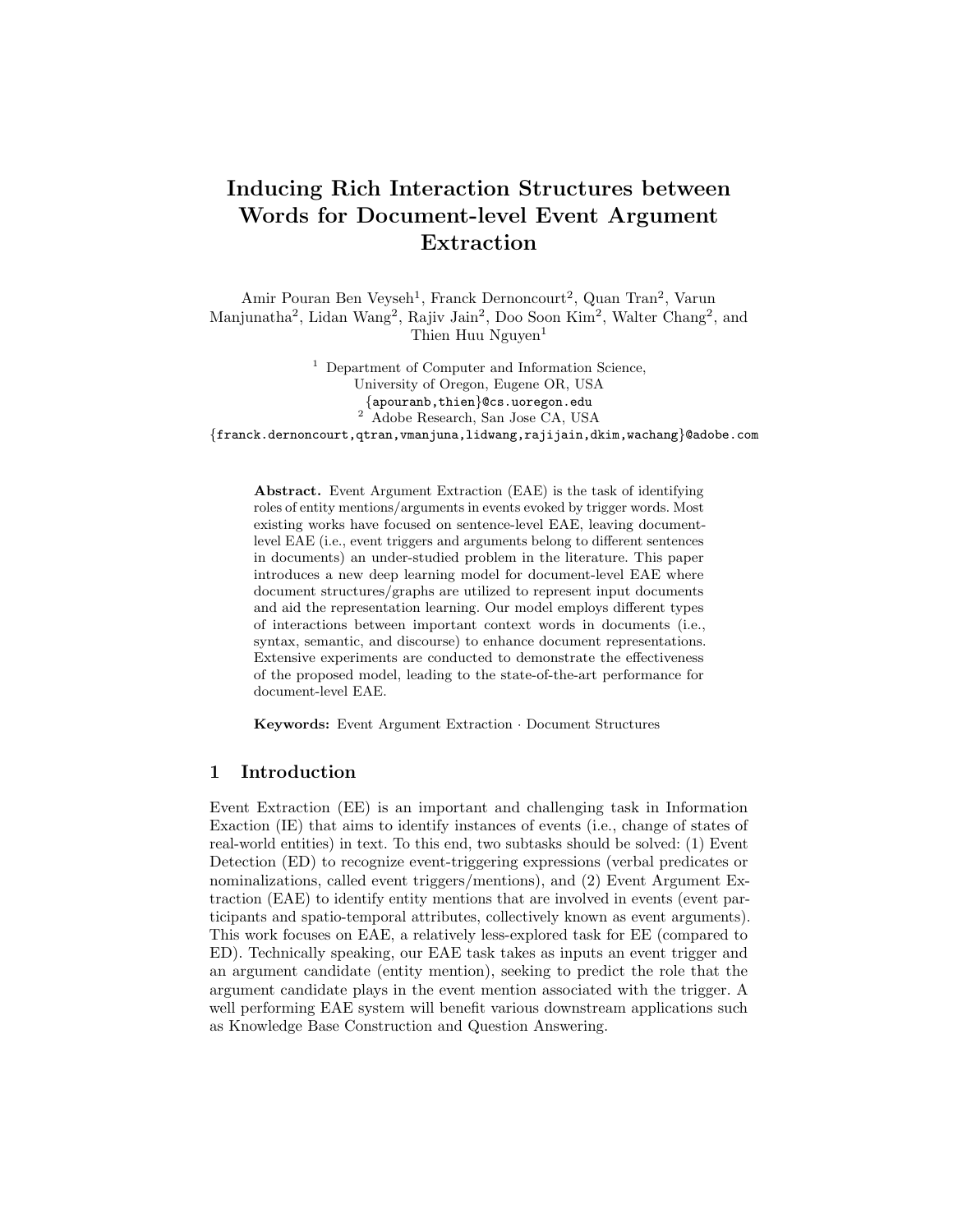Most of the recent work on EAE employs deep learning models to achieve state-of-the-art performance [17]. Unfortunately, these models are often restricted to sentence-level EAE where event triggers and arguments appear in the same sentence. In real world scenarios, arguments of an event might have been presented in sentences other than the sentence that hosts the event trigger in the input document. For instance, in the EE dataset of the DARPA AIDA program (phase  $1<sup>3</sup>$ , 38% of arguments has been shown to be outside the sentences containing the corresponding triggers, i.e., in the document-level context [3]. As such, it is of paramount importance to develop models that can extract arguments of event mentions over the entire documents to provide a more complete view of information for events in documents.

A major challenge in document-level EAE involves long document context that hinders the ability of models to effectively identify important context words (among long word sequences) and link them to event triggers and arguments for role prediction. Recently, a promising approach to address this document context modeling issue has been explored for other related tasks in IE [15, 14, 10] where document structures (i.e., direct interactions between parts of documents) are employed to facilitate the connections and reasoning between important context words for a prediction problem.

Thus, one simple solution towards utilizing document structures for EAE is to exert one of the existing document-level models that has been designed for other related tasks. However, in this work, we show that such prior models have critical constraints that should be addressed to better serve EAE. As such, the existing document-level models have only exploited some (typically one) specific types of information/heuristics to form the edges in document structures, thus failing to leverage a diversity of useful information to enrich document structures in EAE. This is unfortunate as multiple information sources are often required simultaneously to capture necessary interaction information between nodes/words and improve the coverage/performance for EAE models. For instance, consider the following document: "The foundation said that immediately following the Haitian earthquake, the Embassy of Algeria provided an unsolicited lump-sum fund to the foundation's relief plan. This was a one-time, specific donation to help Haiti and it had donated twice to the Clinton Foundation before.". In this two-sentence document, an EAE system needs to recognize the entity mention "Embassy of Algeria" as an argument (of role Giver) for the event mention associated with the trigger word "donated". To perform this reasoning, the models can utilize the coreference link between "Embassy of Algeria" and the pronoun "it" (i.e., discourse information) that can be directly connected with the trigger word "donated" via an edge in the syntactic dependency tree of the second sentence. Alternatively, if the coreference link cannot be obtained (e.g., due to errors in the coreference resolution systems), EAE models can rely on the close semantic similarity between "*donated*" and "*provided an unsolicited lump-sum fund*" that can be further linked to "Embassy of Algeria" via a dependency edge in the first sentence. As such, document-level models might need to jointly capture

<sup>3</sup> https://tac.nist.gov/2019/SM-KBP/data.html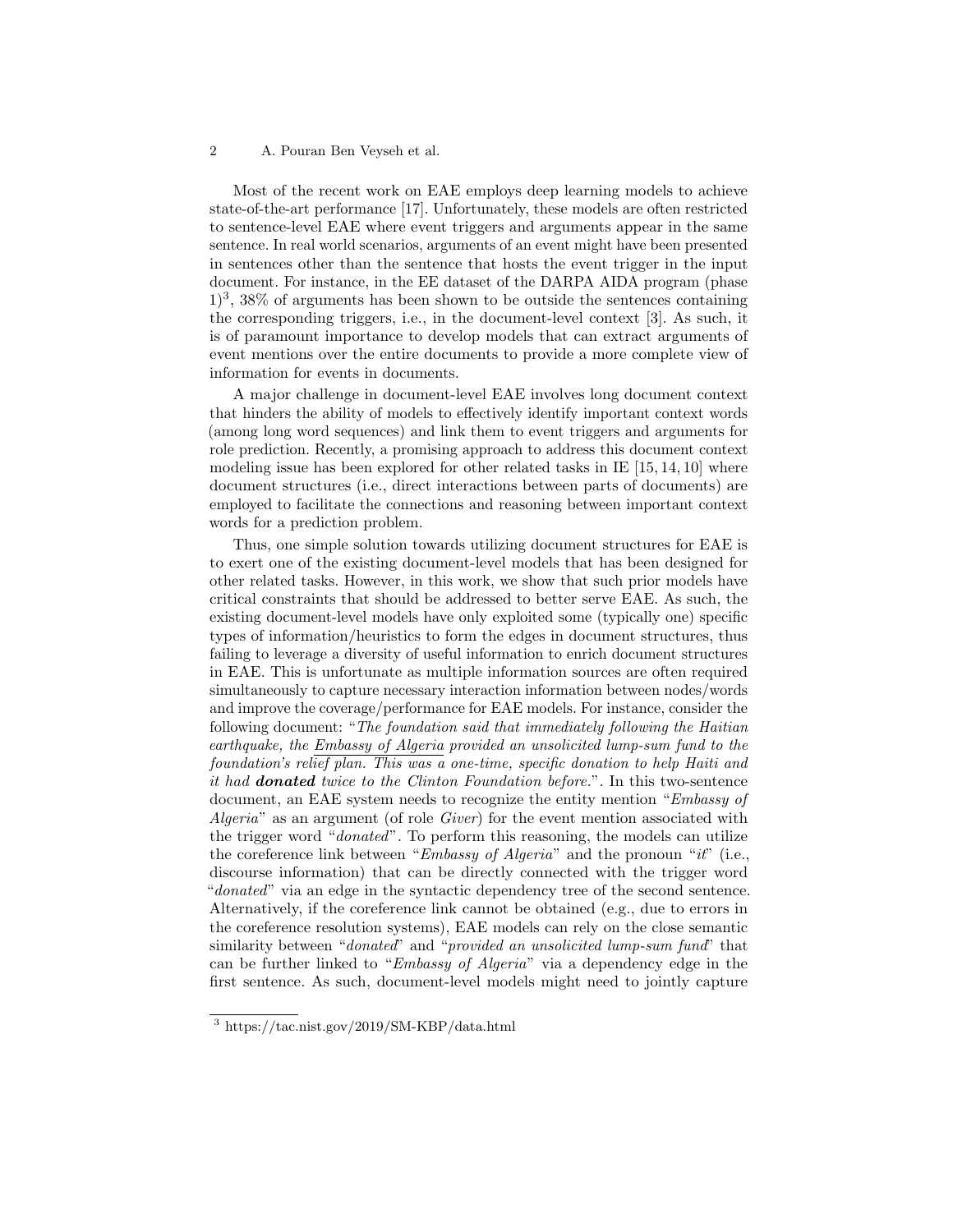the information from syntax, semantic, and discourse structures to sufficiently encode necessary interactions between words for EAE.

Motivated by this intuition, we propose to combine different information sources to generate effective document structures for our EAE problem, focusing on the knowledge from syntax (i.e., dependency trees), discourse (i.e., coreference links), and semantic similarity. Importantly, for the semantic similarity, in addition to using contextualized representation vectors to compute interaction scores between words as in prior work [10], we propose to further leverage external knowledge bases to enrich document structures for EAE. As such, we link the words in the documents to the entries in some external knowledge bases and exploit the entry similarity in such knowledge bases to obtain word similarity scores for the structures. To our knowledge, this is the first work to employ external knowledge bases to compute document structures for an IE task in the literature.

Given various document structures, how can we effectively combine these structures for EAE? Our main principle for this goal is motivated from the running example where the role reasoning process for the event trigger and argument candidate involves a sequence of interactions with multiple other words, possibly using different types of information at each interaction step, e.g., syntax, discourse or semantic information (called heterogeneous interaction types). To this end, we propose to employ Graph Transformer Networks (GTN) [18] to facilitate the implementation of this multi-hop heterogeneous reasoning idea. More specifically, GTNs fulfill the multi-hop heterogeneous reasoning by multiplying weighted sums of different initial document structures to generate rich combined structures. Finally, the resulting combined structures will be used to learn representation vectors for EAE based on graph convolutional networks (GCN). To our knowledge, this is also the first work that introduces GTN and GCN for document structure computation and representation learning in document-level EAE.

We evaluate the proposed model on two benchmark datasets; one for documentlevel EAE [3] and one for the closely related task of implicit semantic role labeling. Our experiments demonstrate the effectiveness of the proposed model, establishing new state-of-the-art results on both benchmark datasets.

# 2 Model

We formulate document-level EAE as a multi-class classification problem. The input to the models is a document  $D = w_1, w_2, \ldots, w_N$  which consists of multiple sentences, i.e.,  $S_i$ 's. To be comparable with previous work [3], we also use a golden event trigger, i.e., the t-th word of  $D(w_t)$ , and an argument candidate, i.e., the a-th word of D  $(w_a)$ , as the inputs  $(w_t \text{ and } w_a \text{ can occur in different})$ sentences). The goal of EAE is to predict the role of the argument candidate  $w_a$  in the event evoked by  $w_t$ . Here, the role might be None, indicating that  $w_a$ is not a participant in the event mention  $w_t$ . Our model for EAE involve three major components: (i) Document Encoder to transform the words in  $D$  into high dimensional vectors, (ii) Structure Generation to generate initial document structures for EAE, and (iii) Structure Combination to combine the structures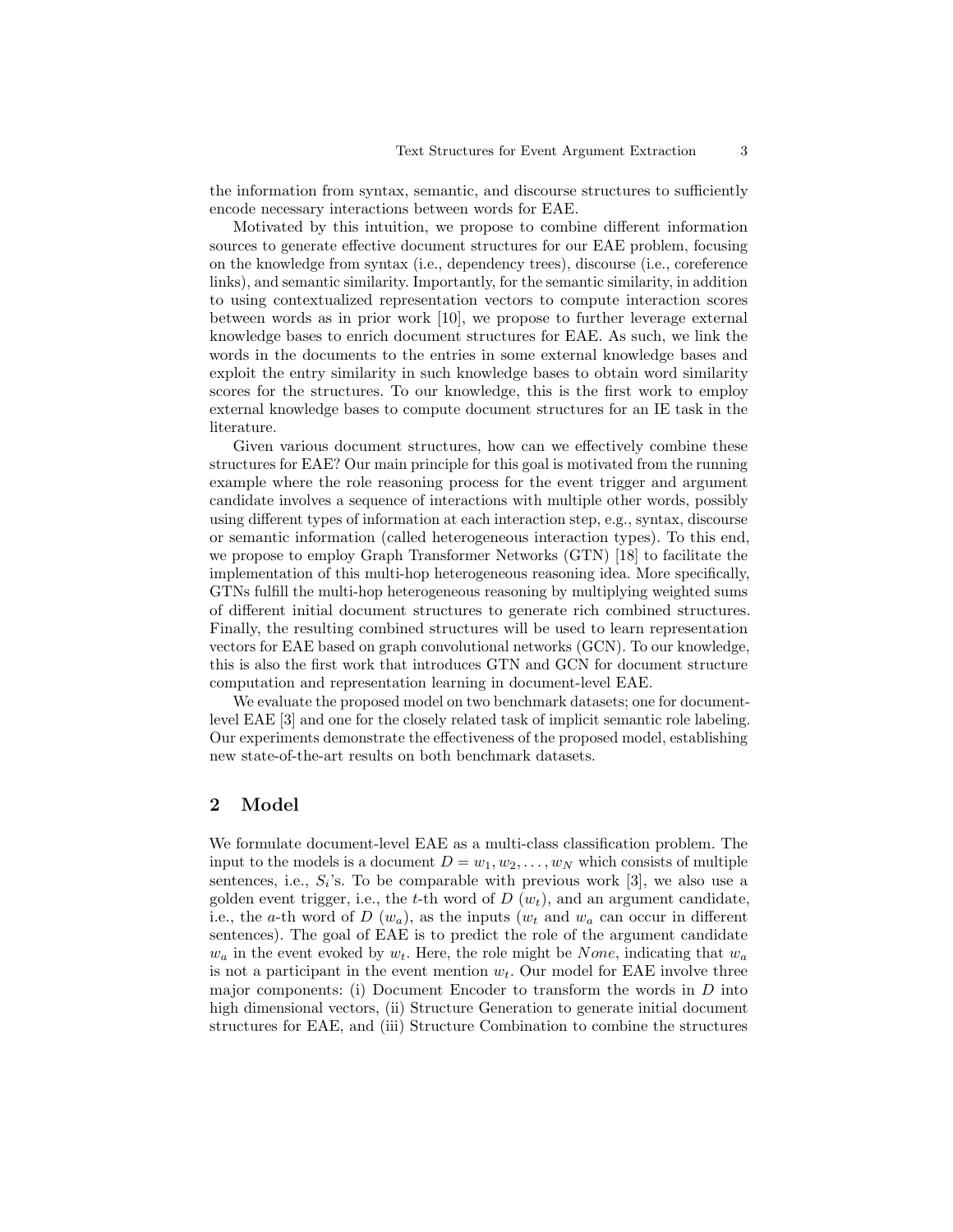and learn representation vectors for role prediction. We provide details for these components below.

#### 2.1 Document Encoder

In the first step, we transform each word  $w_i \in D$  into a representation vector  $x_i$ that is the concatenation of the following two vectors:

(i) The pre-trained word embedding of  $w_i$ : Here, we consider both noncontextualized embeddings, i.e., GloVe and contextualized embeddings, i.e., BERT in the experiments. In particular, for BERT, as  $w_i$  might be split into multiple word-pieces, we use the average of the hidden vectors for the word-pieces of  $w_i$  in the last layer as the word embedding vector for  $w_i$ . Following [3], we employ the  $BERT_{base}$  version that divides D into segments of 512 word-pieces to be encoded separately. In our experiments, we fix the parameters of the  $BERT_{base}$ .

(ii) The position embeddings of  $w_i$ : These vectors are obtained by looking up the relative distances between  $w_i$  and the trigger and argument words (i.e.,  $i - t$ and  $i - a$  respectively) in a position embedding table. This table is initialized randomly and updated in the training process. Position embedding vectors are important as they notify the model about the positions of the trigger and argument words.

Given the vector sequence  $X = x_1, x_2, \ldots, x_N$  to represent the words in D, we further send it to a bidirectional long short-term memory network (LSTM) to generate a more abstract vector sequence  $H = h_1, h_2, \ldots, h_N$ . Here,  $h_i$  is the hidden vector for  $w_i$  that is obtained by concatenating the corresponding forward and backward hidden vectors from the bidirectional LSTM. We will use the hidden vectors in  $H$  as the inputs for the next computation. Note that we do not include the sentence boundary information of  $D$  into the hidden vectors  $H$ so far as it will be addressed in our document structures later.

### 2.2 Structure Generation

The goal of this section is to generate initial document structures that will be combined to learn representation vectors for document-level EAE in the next step. Formally, a document structure in our work involves an interaction graph  $\mathcal{G} = \{ \mathcal{N}, \mathcal{E} \}$  between the words in D, i.e.,  $\mathcal{N} = \{ w_i | w_i \in D \}$ . As such, the document structure  $G$  can be represented via a real-valued adjacency matrix  $A = \{a_{ij}\}_{i,j=1..N}$  where the value/score  $a_{ij}$  reflects the importance (or the level of interaction) of  $w_i$  for the representation computation of  $w_i$  for EAE. As presented in the introduction, we simultaneously consider three types of information to form the edges  $\mathcal E$  (or compute the interaction scores  $a_{ij}$ ) in this work, including syntax, semantics, and discourse. We describe initial document structures based on these information types in the following.

Syntax-based Structures: The motivation for this type of document structures is based on sentence-level EAE where dependency parsing trees of input sentences have been used to reveal important context, i.e., via shortest dependency paths to connect event triggers and arguments, and guide the interaction modeling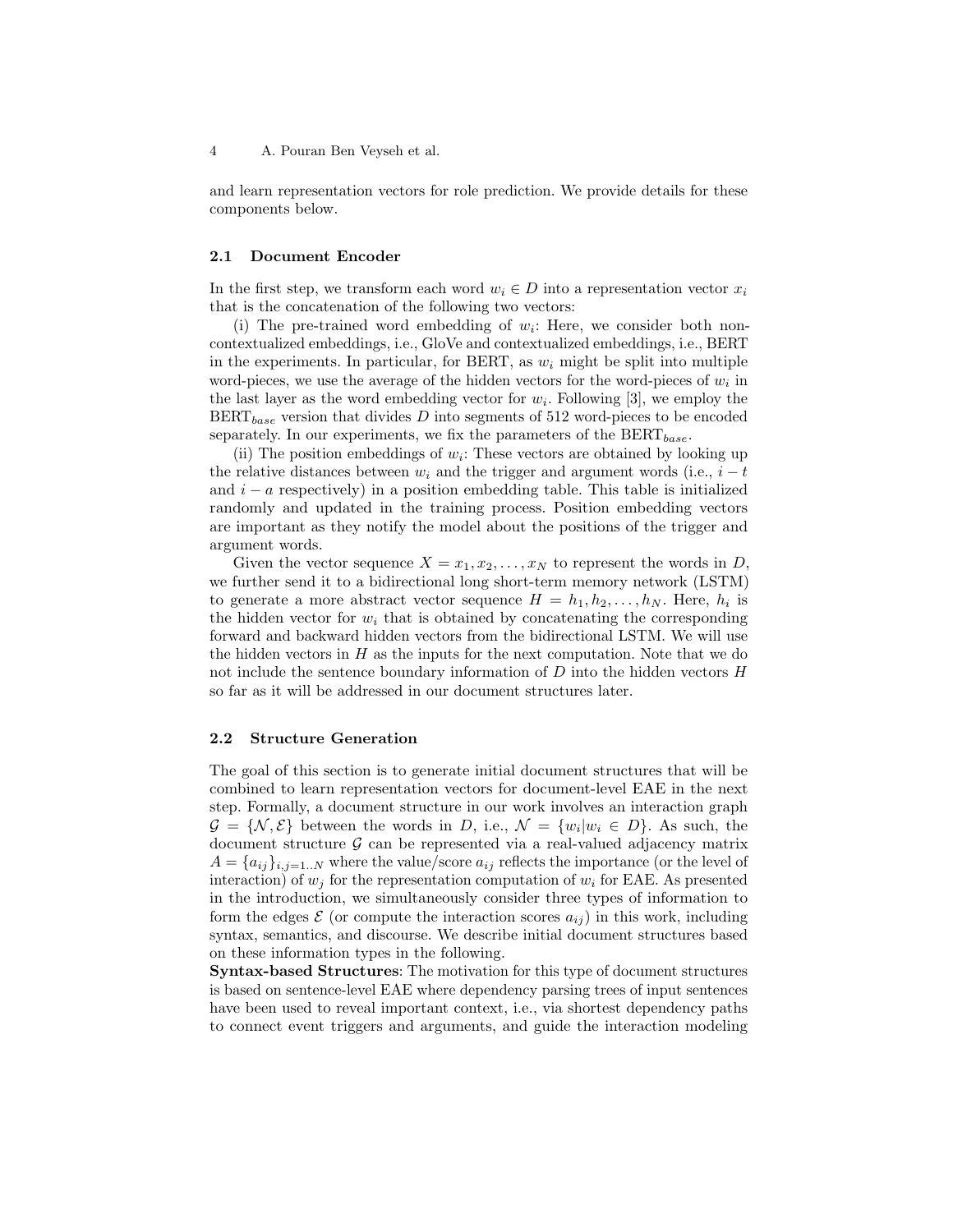between words for argument role prediction. As such, we expect dependency trees for sentences in D can also be exploited to provide useful information for document structures for EAE. In particular, we propose to leverage dependency relations/connections between pairs of words in  $D$  to compute the interaction scores  $a_{ij}^{dep}$  in the syntax-based document structure  $A^{dep} = \{a_{ij}^{dep}\}_{i,j=1..N}$  for D. Here, two words are more important to each other for representation learning if they are connected in dependency tress. To this end, we first obtain the dependency tree  $T_i$  for each sentence  $S_i$  in D using an off-the-shelf dependency parser<sup>4</sup>. Afterward, to connect the dependency trees  $T_i$  for the sentences, following [5], we create a link between the root node of a tree  $T_i$  for  $S_i$  with the root node of the tree  $T_{i+1}$  for the subsequent sentence  $S_{i+1}$ . The resulting graph with linked trees  $T_i$  is denoted by  $T^D$ . In the next step, motivated by shortest dependency paths in sentence-level EAE, we retrieve the shortest path  $P<sup>D</sup>$  between the nodes for  $w_t$  and  $w_a$  in  $T^D$ . Finally, we compute the interaction score  $a_{ij}^{dep}$  by setting it to 1 if  $(w_i, w_j)$  or  $(w_j, w_i)$  is an edge in  $P^D$ , and 0 otherwise.

Semantic-based Structures: These document structures aim to evaluate the interaction scores in the structures based on the semantic similarity between words (i.e., two words are more important for the representation learning of each other if they are more semantically related). As such, we consider two complementary approaches to capture the semantics of the words in  $D$  for semantic-based structure generation, i.e., contextual semantics and knowledge-based semantics.

First, in contextual semantics, we seek to reveal the semantic of a word via the context in which it appears. This suggests the use of the contextualized representation vectors  $h_i \in H$  (obtained from the LSTM model) to capture contextual semantics for the words  $w_i \in D$  and produce the contextual semantic-based document structure  $A^{context} = \{a_{ij}^{context}\}_{i,j=1..N}$  for D. Accordingly, to compute the semantic-based interaction score  $a_{ij}^{context}$  for  $w_i$  and  $w_j$ , we employ the normalized similarity score between their contextualized representation vectors:

$$
k_i = U_k h_i, q_i = U_q h_i
$$
  

$$
a_{ij}^{context} = \exp(k_i q_j) / \sum_{v=1..N} \exp(k_i q_v)
$$
 (1)

where  $U_k$  and  $U_q$  are trainable weight matrices, and the biases are omitted in this work for brevity.

Second, in knowledge-based semantics, our goal is to employ the external knowledge of the words from knowledge bases to capture their semantics. We expect that such external knowledge can provide a complementary source of information for the contextual semantics of the words (i.e., external knowledge vs internal context), thereby enriching the document structures for D. To this end, we propose to utilize WordNet, a rich knowledge base for word meanings, to obtain external knowledge for the words in D. Essentially, WordNet involves a network that connects word meanings (i.e., synsets) according to various semantic relations (e.g., synonyms, hyponyms). Each node/synset in WordNet is associated with a textual glossary to provide expert definition about the corresponding meaning.

<sup>4</sup> We use the Stanford Core NLP Toolkit to parse the sentences in this work.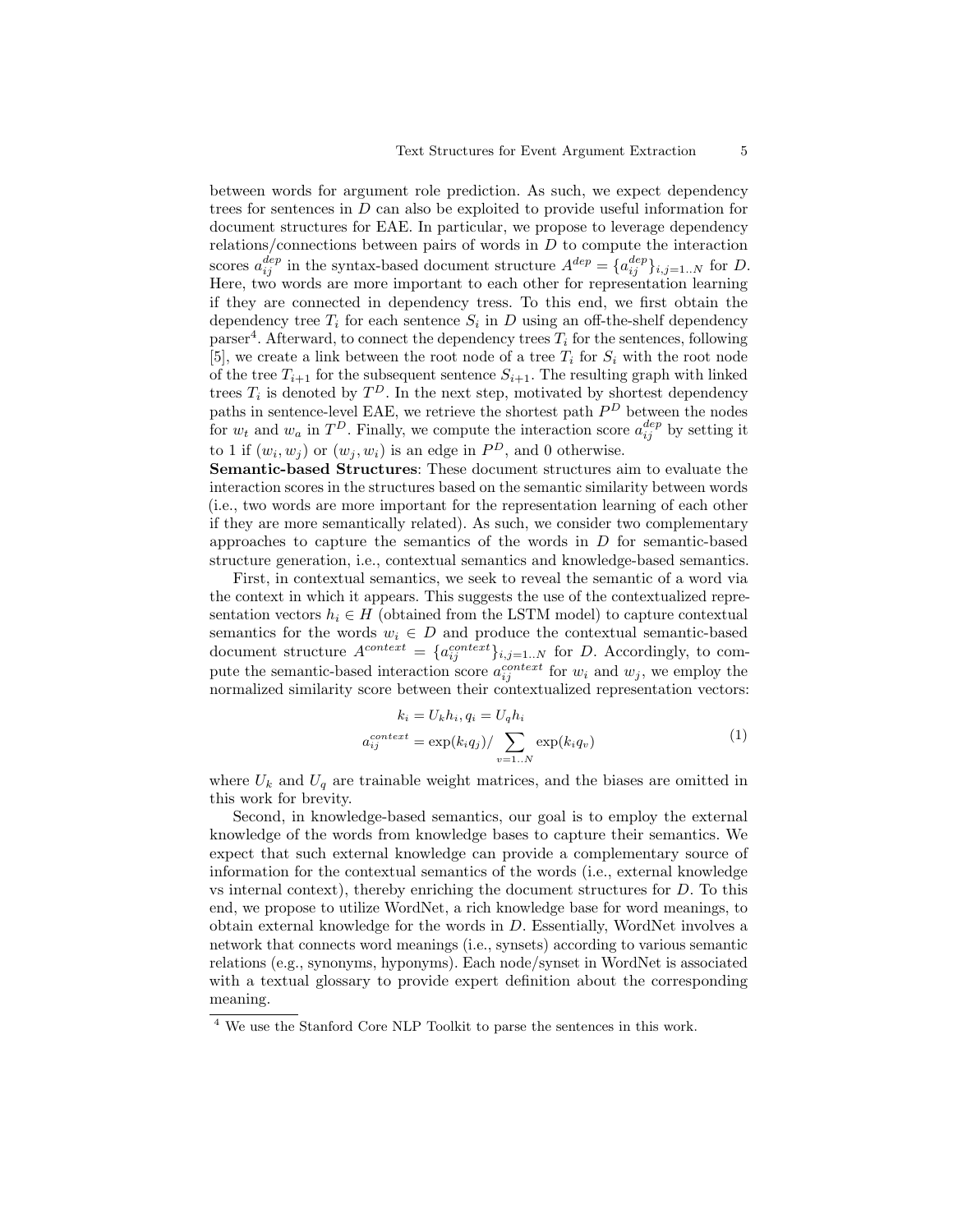Our first step to generate knowledge-based document structures for  $D$  is to map each word  $w_i \in D$  to a synset node  $M_i$  in WordNet that can be done with a Word Sense Disambiguation (WSD) tool. In this work, we use WordNet 3.0 and the state-of-the-art BERT-based WSD tool in [1] to perform such word-synset mapping. Afterward, to determine knowledge-based interaction scores between two words  $w_i$  and  $w_j$  in D, we can leverage the similarity scores between the two linked synset nodes  $M_i$  and  $M_j$  in WordNet. As such, to leverage the rich information embedded in the synset nodes  $M_i$ , we introduce two versions of knowledge-based document structures for D based on the glossaries of the synset nodes and the hierarchy structure in WordNet:

(1) The glossary-based structure  $A^{gloss} = \{a_{ij}^{gloss}\}_{i,j=1..N}$ : Here, for each word  $w_i \in D$ , we first retrieve the glossary  $GM_i$  from the corresponding linked node  $M_i$  in WordNet  $(GM_i)$  can be seen as a sequence of words). A representation vector  $VM_i$  is then computed to capture the semantic information in  $GM_i$ , by applying the max-pooling operation over the pre-trained GloVe embeddings of the words in  $GM_i$ . Finally, the glossary-based interaction score  $a_{ij}^{gloss}$  for  $w_i$  and  $w_j$  is estimated via the similarity between the glossary representations  $VM_i$  and  $VM_j$  (with the consine similarity):  $a_{ij}^{gloss} = cosine(VM_i, VM_j)$ .

(2) The WordNet hierarchy-based structure  $A^{struct} = \{a_{ij}^{struct}\}_{i,j=1..N}$ : The interaction score  $a_{ij}^{struct}$  for  $w_i$  and  $w_j$  in this case relies on the structure-based similarity of the linked synset nodes  $M_i$  and  $M_j$  in WordNet. Accordingly, we employ the Lin similarity measure for the synset nodes in WordNet for this purpose:  $a_{ij}^{struct} = \frac{2 * \text{IC}(\text{LCS}(M_i, M_j))}{\text{IC}(M_i) + \text{IC}(M_j)}$  where IC and LCS represent the information content of the synset nodes and the least common subsumer of the two synsets in the WordNet hierarchy (most specific ancestor node), respectively.

Discourse-based Structures: Besides the typical lengths of the input texts, a key difference between document-level and sentence-level EAE involves the presence of multiple sentences in document-level EAE where discourse information (i.e., where the sentences span and how they relate to each other) is helpful to understand the input documents. The goal of this part is to leverage such discourse structures to provide complementary information for the syntaxand semantic-based document structures for EAE. To this end, we propose to exploit two following types of discourse information to generate discoursebased document structures for EAE: (1) the sentence boundary-based document structure  $A^{sent} = \{a_{ij}^{sent}\}_{i,j=1..N}$ : This document structure concerns the same sentence information of the words in D. The intuition is that two words in the same sentence would involve more useful information for the representation computation of each other than those in different sentences. To implement this intuition, we compute  $A^{sent}$  by setting the sentence boundary-based score  $a_{ij}^{sent}$ to 1 if  $w_i$  and  $w_j$  appear in the same sentence in D and 0 otherwise; and (2) the coreference-based document structure  $A^{coref} = \{a_{ij}^{coref}\}_{i,j=1..N}$ : Instead of considering within-sentence information as in  $A^{sent}$ , this document structure exploits relations/connections between sentences (cross-sentence information) in D. To this end, we consider two sentences in  $D$  as being related if they contain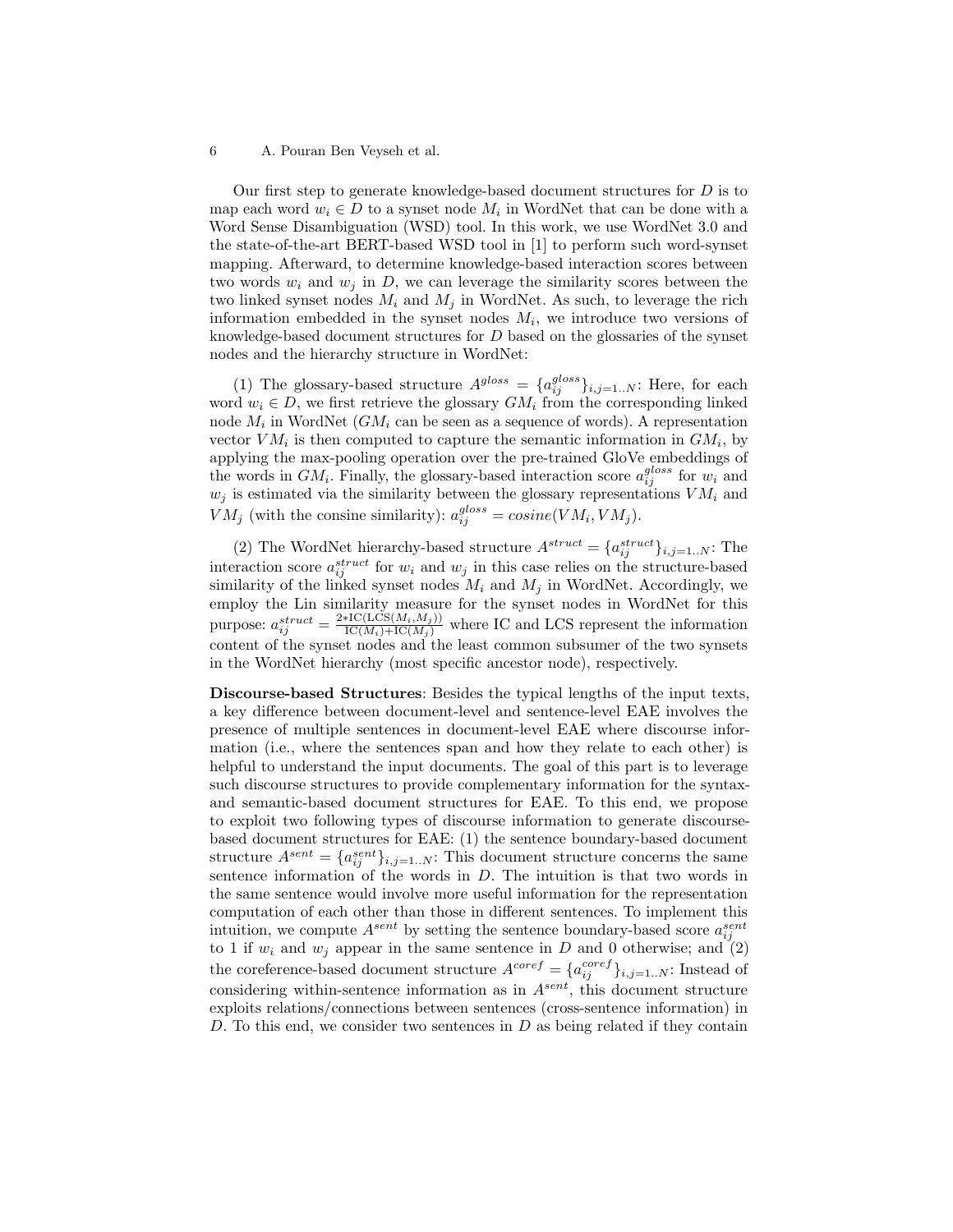entity mentions that refer to the same entity in  $D$  (coreference information)<sup>5</sup>. Given such a relation between sentences, we consider two words in  $D$  to be more relevant to each other if they appear in related sentences. To this end, for the coreference-based structure,  $a_{ij}^{co\hat{r}\hat{e}f}$  is set to 1 if  $w_i$  and  $w_j$  appear in different, but related sentences; and 0 otherwise.

## 2.3 Structure Combination

Up to this point, we have generated six different document structures for  $D$  (i.e.,  $\mathcal{A} = [A^{dep}, A^{context}, A^{gloss}, A^{struct}, A^{sent}, A^{coref}].$  As these document structures are based on complementary types of information (called structure types), this section aims to combine them to generate richer document structures for EAE. Our key intuition to achieve such a combination is to note that each importance score  $a_{ij}^v$  in one of the structures  $A_{ij}^v$  ( $v \in V = \{dep, context, gloss, struct,$ 

sent, coref}) only considers the direct interaction between the two involving words  $w_i$  and  $w_j$  (i.e., not including any other words) according to one specific information type  $v$ . As motivated in the introduction, we expect each importance score in the combined structures to further condition on interactions with other important context words in  $D$  (i.e., in addition to the two involving words) where each interaction between a pair of words can flexibly use any of the six structure types (multi-hop and heterogeneous-type reasoning). To this end, we propose to use Graph Transformer Networks (GTN)[18] to enable such a multi-hop and heterogeneous-type reasoning in the structure combination for EAE.

In particular, to enable multi-hop reasoning paths at different lengths, we first add the identity matrix I (of size  $N \times N$ ) into the set of initial document structures  $\mathcal{A} = [A^{dep}, A^{context}, A^{gloss}, A^{struct}, A^{sent}, A^{coref}, I] = [\mathcal{A}_1, \ldots, \mathcal{A}_7]$ . The GTN model is then organized into  $C$  channels for structure combination, where the k-th channel contains M intermediate document structures  $Q_1^k, Q_2^k, \ldots, Q_M^k$ of size  $N \times N$ . As such, each intermediate structure  $Q_i^k$  is computed by a linear combination of the initial structures in A using learnable weights  $\alpha_{ij}^k$ :  $Q_i^k = \sum_{j=1..7} \alpha_{ij}^k \mathcal{A}_j$ . Here, due to the linear combination, the interaction scores in  $Q_i^k$  are able to reason with any of the six initial structure types in V (although such scores still consider the direct interactions of the involving words only). Afterward, the intermediate structures  $Q_1^k, Q_2^k, \ldots, Q_M^k$  in each channel k are multiplied to generate the final document structure  $Q^k = Q_1^k \times Q_2^k \times \ldots \times Q_M^k$  of size  $N \times N$  (for the k-the channel). As shown in [18], the matrix multiplication enables the importance score between a pair of words  $w_i$  and  $w_j$  in  $Q^k$  to condition on the multi-hop interactions/reasoning between the two words and other words in D (up to  $M-1$  hops due to the inclusion of I in A). The interactions involved in one importance score in  $Q^k$  can also realize any of the initial structure types in V (heterogeneous reasoning) due to the flexibility of the intermediate structure  $Q_i^k.$ 

Given the rich document structures  $Q^1, Q^2, \ldots, Q^C$  from the C channels, GTN then feed them into  $C$  graph convolutional networks  $(GCN)$  [6] to induce document structure-enriched representation vectors for argument role prediction

<sup>5</sup> We use the Stanford Core NLP Toolkit to determine the coreference of entity mentions.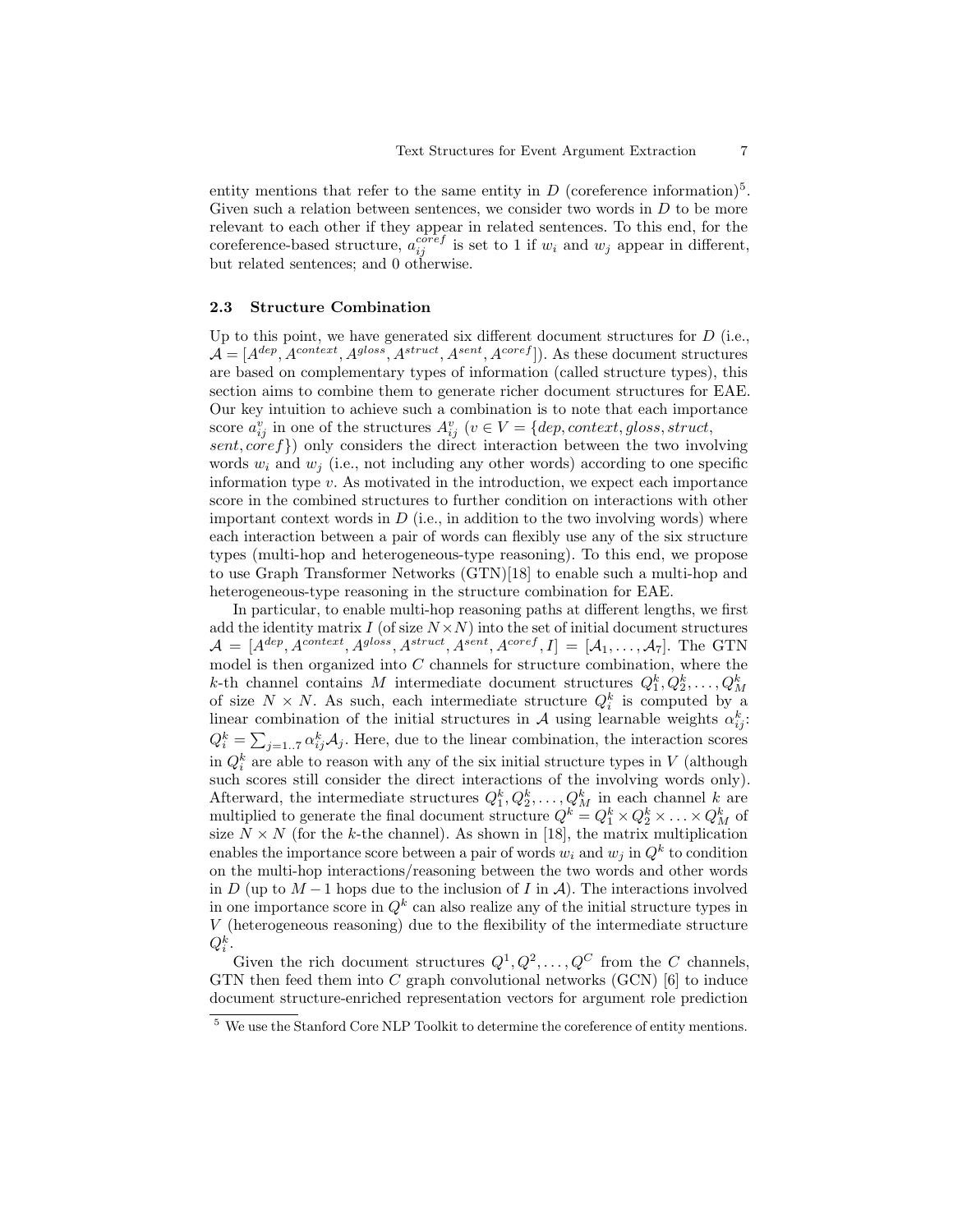in EAE (one GCN for each  $Q^k = \{Q_{ij}^k\}_{i,j=1..N}$ ). As such, each of these GCN models involve G layers that produces the hidden vectors  $\bar{h}_1^{k,t}, \ldots, \bar{h}_N^{k,t}$  at the t-th layer of the k-th GCN model for the words in  $D$   $(1 \leq k \leq C, 1 \leq t < G)$ :

$$
\bar{h}_i^{k,t} = ReLU(U^{k,t} \sum_{j=1..N} \frac{Q_{ij}^k \bar{h}_j^{k,t-1}}{\sum_{u=1..N} Q_{iu}^k})
$$
\n(2)

where  $U^{k,t}$  is the weight matrix for the t-th layer of the k-th GCN model and the input vectors  $\bar{h}_i^{k,0}$  for the GCN models are obtained from the contextualized representation vectors  $H$  (i.e.,  $\bar{h}_i^{k,0} = h_i$  for all  $1 \le k \le C, 1 \le i \le N$ ).

In the next step, the hidden vectors in the last layers of all the GCN models (at the G-th layers) for  $w_i$  (i.e.,  $\bar{h}_i^{1,G}, \bar{h}_i^{2,G}, \ldots, \bar{h}_i^{C,G}$ ) are concatenated form the final representation vector  $h'_i$  for  $w_i$  in the proposed GTN model:  $h'_i$  =  $[\bar{h}_i^{1,G}, \bar{h}_i^{2,G}, \dots, \bar{h}_i^{C,G}].$ 

Finally, to predict the argument role for  $w_a$  and  $w_t$  in  $D$ , we assemble a representation vector R based on the hidden vectors for  $w_a$  and  $w_t$  from the GTN model via:  $R = [h'_a, h'_t, MaxPool(h'_1, h'_2, \dots, h'_N)]$ . This vector is then sent to a two-layer feed-forward network with softmax in the end to produce a probability distribution  $P(.|D, a, t)$  over the possible argument roles. We then optimize the negative log-likelihood  $L_{pred}$  to train the model:  $\mathcal{L} = -\log P(y|D, a, t)$  where y is the golden argument role for the input example. We call the proposed model the Multi-hop Reasoning for Event Argument extractor with heterogeneous Document structure types (MREAD) for convenience.

## 3 Experiments

Dataset & Parameters: We evaluate the document-level EAE models in this work on RAMS, a recent dataset introduced in [3] for document-level EAE. RAMS contains 9,124 annotated event mentions across 139 types for 65 argument roles, serving as the largest available dataset for document-level EAE. We use the official train/dev/test split and evaluation script for RAMS provided by [3] to achieve a fair comparison. In addition, we evaluate the models on the BNB dataset [4] for implicit semantic role labelling (iSRL), a closely related task to document-level EAE where the models need to predict roles of argument candidates for a given predicate (arguments and predicates can appear in different sentences in iSRL). In our experiments, we use the version of BNB prepared by [3] (with the same data split and pre-processing script) for a fair comparison. This dataset annotates 2,603 argument mentions for a total of 12 argument roles (for 1,247 predicates/triggers). We use the development set of the RAMS dataset to fine-tune the hyper-parameters of the proposed model MREAD.

Results: We compare our model MREAD with two categories of baselines on RAMS:

(1) Structure-free: These baselines do not exploit document structures for EAE. In particular, we compare MREAD with the  $RAMS_{model}$  model in [3] and the **Head-based** model in [19]. Here,  $RAMS_{model}$  currently has the state-of-the-art (SOTA) performance for document-level EAE on RAMS.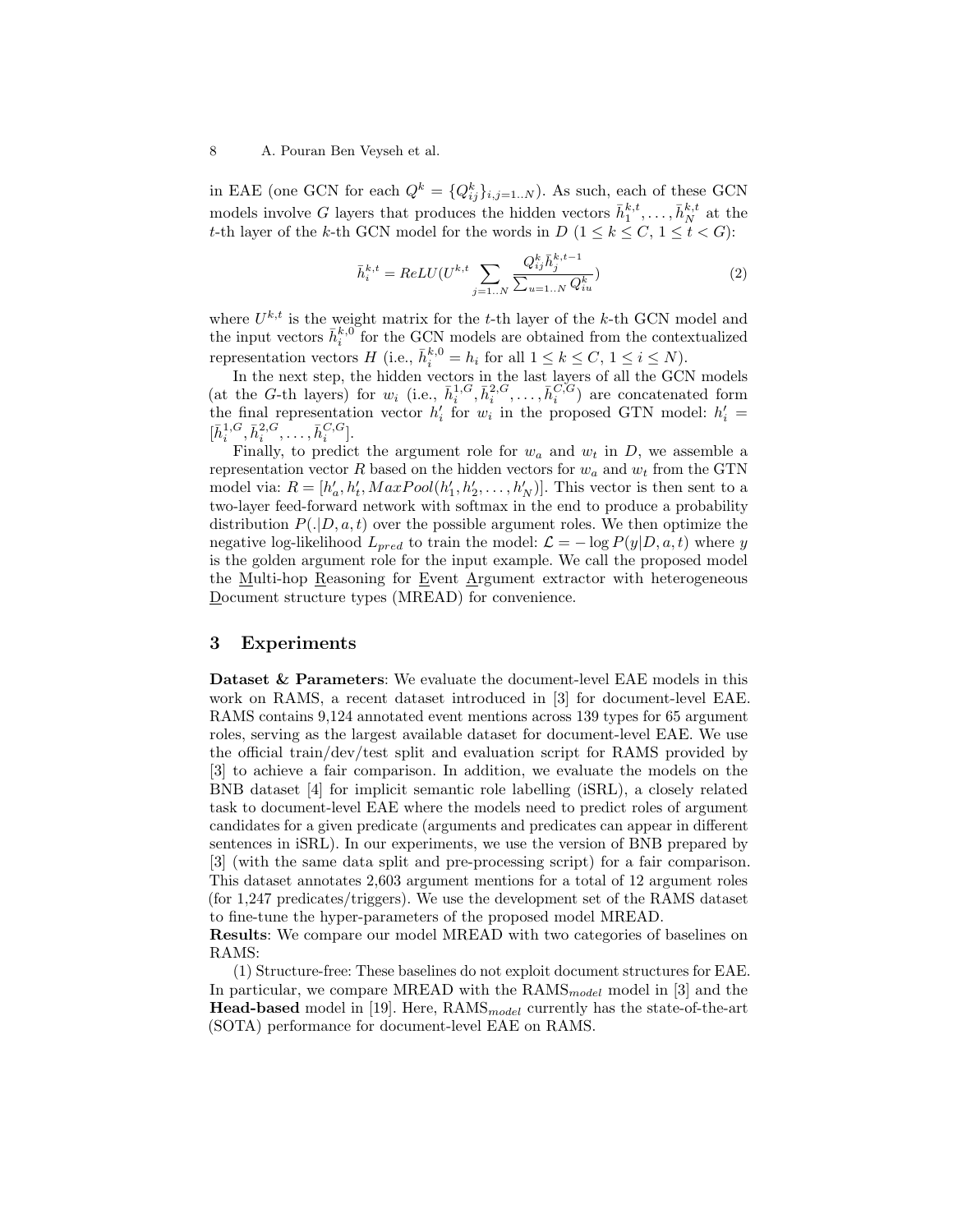| Model                 | Standard Decoding |      | Type Constrained |      |      |      |
|-----------------------|-------------------|------|------------------|------|------|------|
|                       | р                 | R.   | $_{\rm F1}$      | Р    | R.   | F1   |
| RAMS                  | 62.8              | 74.9 | 68.3             | 78.1 | 69.2 | 73.3 |
| Head-based            | 71.5              | 66.2 | 68.8             | 81.1 | 66.2 | 73.0 |
| iDepNN                | 65.8              | 68.0 | 66.9             | 77.1 | 67.7 | 72.1 |
| E <sub>0</sub> G      | 71.0              | 71.7 | 71.4             | 82.4 | 69.2 | 75.2 |
| <b>GCNN</b>           | 72.2              | 72.8 | 72.5             | 85.1 | 69.4 | 76.5 |
| <b>LSR</b>            | 72.6              | 73.6 | 73.1             | 83.9 | 71.4 | 77.2 |
| $\rm MREAD$<br>(ours) | 75.7              | 75.3 | 75.5             | 88.2 | 72.1 | 79.3 |

Table 1. Performance on the RAMS test set using BERT.

(2) Structure-based: These baselines employ some forms of document structures (mostly based on syntax and semantic information) to learn representation vectors for input documents. Note that as none of the prior work has explored document structure-based models for document-level EAE, we compare MREAD with the existing document structure-based models for a related task of documentlevel relation extraction (DRE) in IE. As such, the following SOTA models for DRE are considered in this category: (i)  $\mathbf{i}$  DepNN [5]; (ii)  $\mathbf{GCNN}$  [14]: This baseline generates document structures based on both syntax and discourse information (e.g., dependency trees, coreference links). Note that although GCNN also considers more than one source of information for document structures as we do, it fails to exploit semantic-based document structures (for both contextual and knowledge-based semantics) and lacks effective mechanisms for structure combination (i.e., not using GTN); (iii)  $\bf{LSR}$  [10]; and (iv)  $\bf{EoG}$  [2].

In addition to the standard decoding (i.e., using argmax with  $P(.|D, a, t)$ to obtain the predicted roles), following [3], we also consider the decoding setting where the models' predictions are constrained to the permissible roles for the event type e evoked by the trigger  $w_t$ . Tables 1 and 2 show the the models' performance on the RAMS test set using BERT and GloVe embeddings, respectively. There are several observations from these tables. First, the proposed model MREAD significantly outperforms all the baselines in both the standard and type constrained decoding regardless of the used embeddings (BERT or GloVe). This consistent performance improvement is significant with  $p < 0.01$  and clearly demonstrates the effectiveness of MREAD for document-level EAE. Second, except for iDepNN, all the structure-based models significantly outperform the structure-free baselines. This finding is significant especially considering that the structure-based models are not originally designed for document-level EAE, thereby clearly showing the benefits of document structures for document-level EAE. Finally, compared to GCNN and EoG that also consider multiple sources of information as our model, MREAD achieves substantially better performance, suggesting the advantages of contextual and knowledge-based structures along with multi-hop heterogeneous reasoning in our EAE problem.

Finally, we evaluate the performance of MREAD on the BNB dataset for iSRL. As we use the data version prepared by [3] that involves a different train/dev/test split from the original BNB dataset in [4], we directly use the  $\text{RAMS}_{model}$  model in [3] as our baseline for a fair comparison. In addition, we report the performance of the structure-based baselines (iDepNN, GCNN, LSR, and EoG) for a complete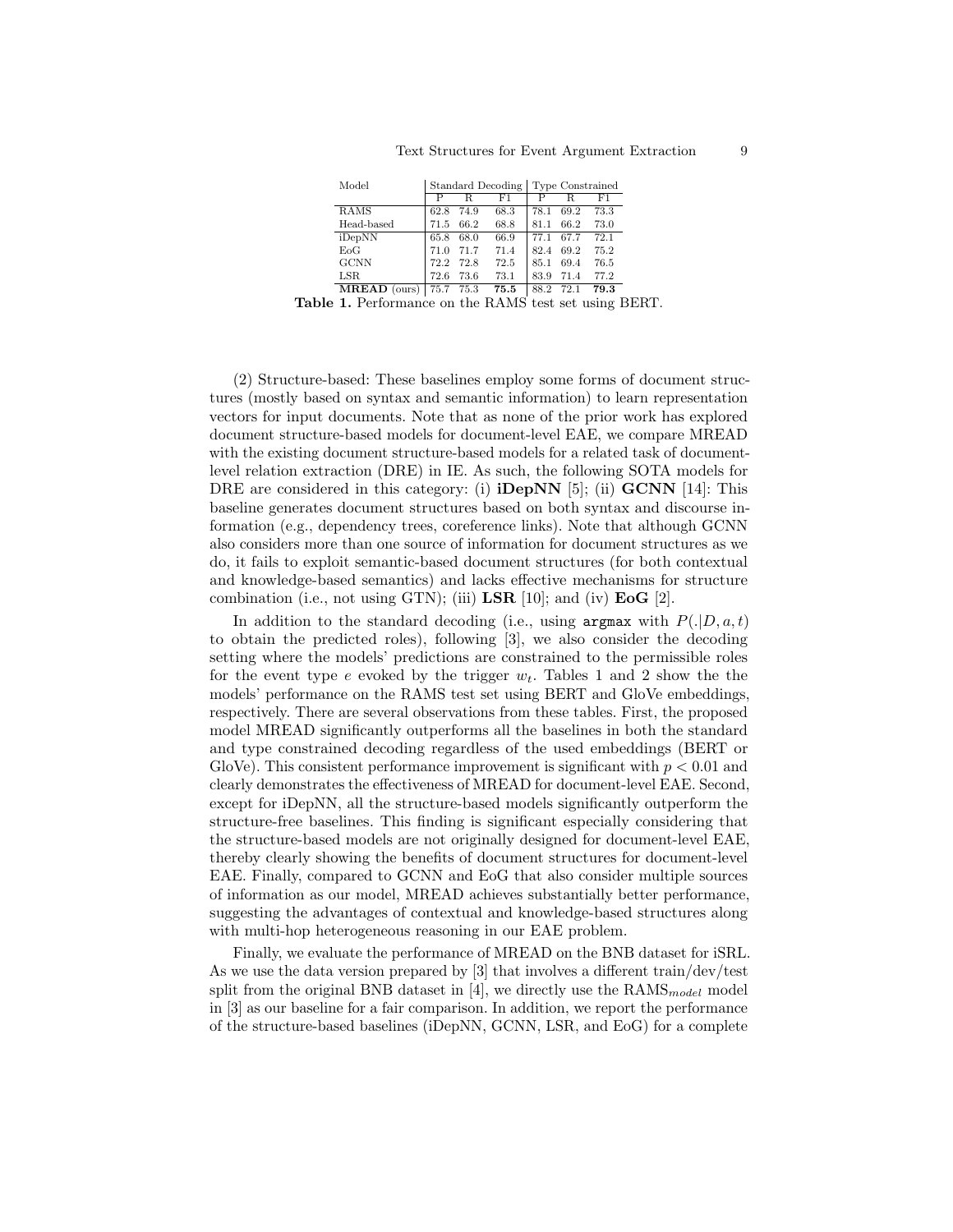| Model                  | Standard Decoding |      |      | <b>Type Constrained</b> |      |      |
|------------------------|-------------------|------|------|-------------------------|------|------|
|                        | P                 | R    | F1   | Р                       | R.   | F1   |
| <b>RAMS</b>            | 66.3              | 69.8 | 68.0 | 77.4                    | 68.8 | 72.9 |
| Head-based             | 70.2              | 63.4 | 66.6 | 74.6                    | 65.3 | 69.6 |
| iDepNN                 | 65.7              | 65.4 | 65.5 | 75.7                    | 63.2 | 68.9 |
| E <sub>0</sub> G       | 69.2              | 69.0 | 69.1 | 81.3                    | 68.0 | 74.1 |
| <b>GCNN</b>            | 71.1              | 70.9 | 71.0 | 83.7                    | 68.1 | 75.1 |
| LSR.                   | 72.5              | 72.0 | 72.2 | 82.9                    | 70.3 | 76.1 |
| <b>MREAD</b><br>(ours) | 73.6              | 73.5 | 73.5 | 86.7                    | 71.0 | 78.1 |

Table 2. Performance on the RAMS test set using GloVe.

view. Table 3 shows the performance of the models on the BNB test dataset (using BERT embeddings). As can be seen, MREAD is also better than all the baseline models substantially and significantly  $(p < 0.01)$ , further confirming the benefits of our proposed model in this work.

| Model               | Р    | R.             | F1   |
|---------------------|------|----------------|------|
| <b>RAMS</b>         |      |                | 76.6 |
| iDepNN              | 80.0 | 75.1 77.5      |      |
| E <sub>0</sub> G    |      | 78.5 74.4      | 76.4 |
| <b>GCNN</b>         | 81.0 | 73.9 77.3      |      |
| LSR                 | 80.3 | 74.1           | 77.1 |
| <b>MREAD</b> (ours) |      | 82.9 75.0 78.8 |      |

Table 3. Performance on the BNB test set for iSRL.

Ablation Study: Our proposed model combines different types of document structures (i.e., six types in  $\mathcal{A}$ ) using GTN to enable multi-hop and heterogeneous reasoning for document-level EAE. This section studies the contribution of the proposed document structures and structure combination in MREAD by evaluating the performance of the ablated versions of the model on the development set of the RAMS dataset. In particular, the following ablated models are examined: (i) **MREAD-** $A^v$ : In this group of ablated models, we eliminate each of the document structures in A from MREAD and evaluate the performance of the model with the remaining structures (e.g., **MREAD-** $A^{dep}$ , **MREAD-** $A^{sent}$ , etc.), (ii) MREAD-GTN: In this ablated model, the GTN architecture is excluded from MREAD, so the GCN models are directly and separately applied to each document structure in  $\mathcal{A}$ . (iii) **MREAD-Multi-hop**: This ablated model is to show the effectiveness of multi-hop heterogeneous reasoning/interaction for EAE. As such, this model avoids the multiplication of the intermediate structures  $Q_i^k$  in each channel of GTN, and directly runs the GCN models over the intermediate document structures  $Q_i^k$  (i.e., the final structures  $Q^k$  are not produced).

Table 4 presents the performance of the models on the RAMS development set. As can be seen from the table, the removal of any document structures in  $A$  would significantly hurt the performance of MREAD, thus confirming the effectiveness of the introduced document structures for EAE. Also, the significantly better performance of MREAD over MREAD-Multi-hop suggests that the multiplication of the intermediate structures in the channels of GTN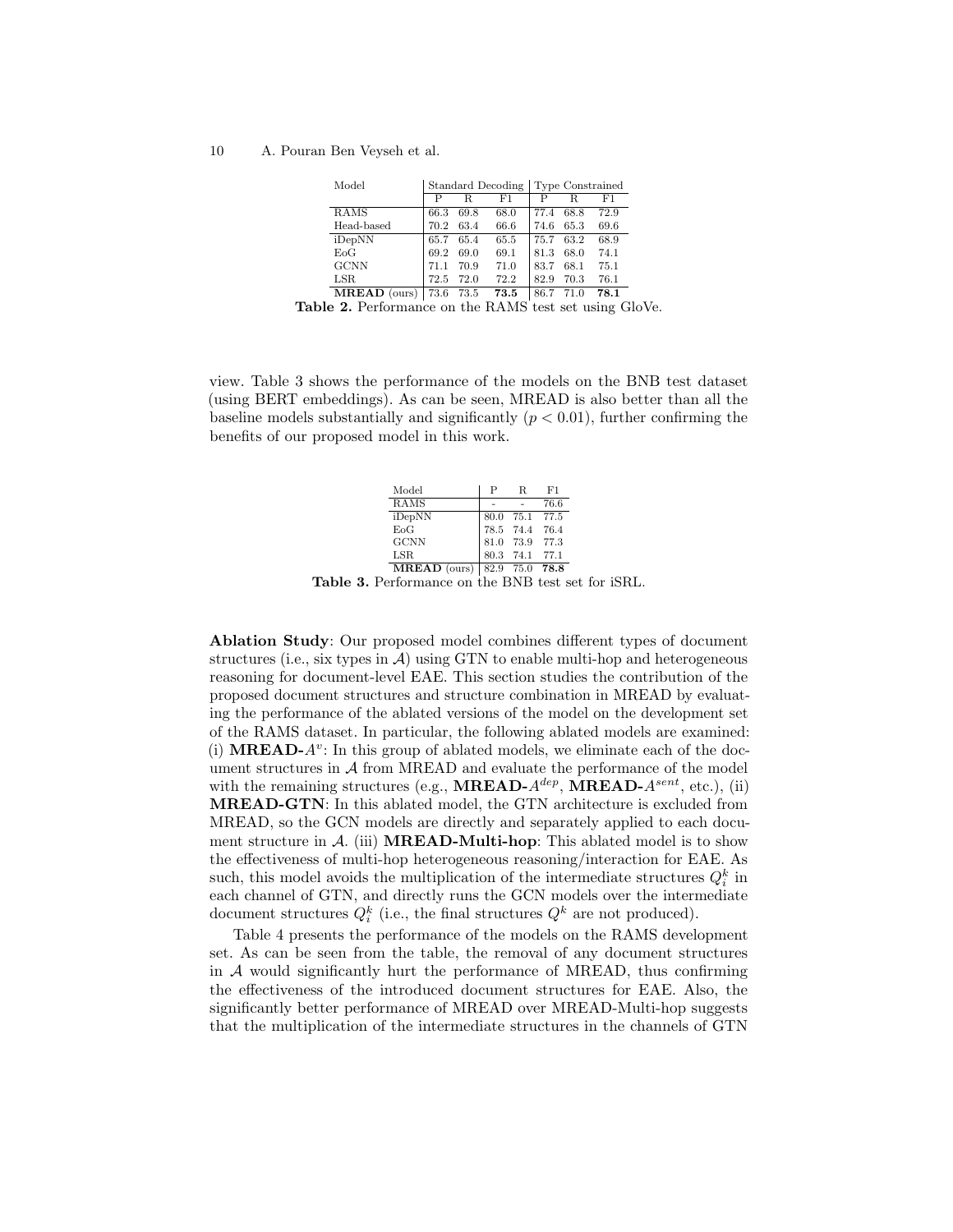is helpful to generate richer structures for EAE (i.e., by enabling multi-hop heterogeneous reasoning/interactions of words).

| Model                                         | Р    | R.   | F1   |
|-----------------------------------------------|------|------|------|
| <b>MREAD</b>                                  | 75.5 | 76.5 | 76.0 |
| $MREAD-A^{def}$                               | 73.5 | 74.9 | 74.2 |
| $\operatorname{MREAD}\nolimits\! A^{context}$ | 72.7 | 73.5 | 73.1 |
| $MREAD-Agloss$                                | 74.6 | 73.4 | 74.0 |
| $MREAD-Astruct$                               | 74.1 | 74.3 | 74.2 |
| $MREAD-Asent$                                 | 72.8 | 73.2 | 73.0 |
| $MREAD-Acoref$                                | 73.2 | 74.9 | 74.1 |
| MREAD-GTN                                     | 72.1 | 73.7 | 72.9 |
| MREAD-Multi-Hop                               | 73.2 | 74.6 | 73.9 |

Table 4. Performance of the models on the RAMS development set using BERT embeddings and standard decoding.

# 4 Related Work

Most of prior work on EE has focused on sentence-level EAE [9, 11, 12, 8, 7, 13]. Recently, some work has considered document-level EAE, featuring [3] as the most related work to our problem. However, the model proposed by [3] (i.e., RAMS<sub>model</sub>) does not consider document structures to improve the performance for document-level EAE as we do in this work. Our work is also related to the recent document structure-based models for other NLP tasks [2, 15, 16]. However, compared to our proposed model, these prior works on document structures fail to exploit external knowledge to generate the structures and do not involve mechanisms to combine multiple structures for multi-hop heterogeneous reasoning.

# 5 Conclusion

This work presents a novel deep learning model for document-level EAE. To facilitate the interaction of important context words in the documents for EAE, our model leverages multiple sources of information, including the novel employment of external knowledge bases, to generate document structures to provide effective knowledge for representation learning in EAE. Also, for the first time in EAE, graph transformer networks are employed to produce richer document structures. The experiments confirm the benefits of the proposed model, yielding to SOTA performance on benchamrk datasets.

# Acknowledgments

This research has been supported by Vingroup Innovation Foundation (VINIF) in project VINIF.2019.DA18 and Army Research Office (ARO) grant W911NF-17-S-0002. This research is also based upon work supported by the Office of